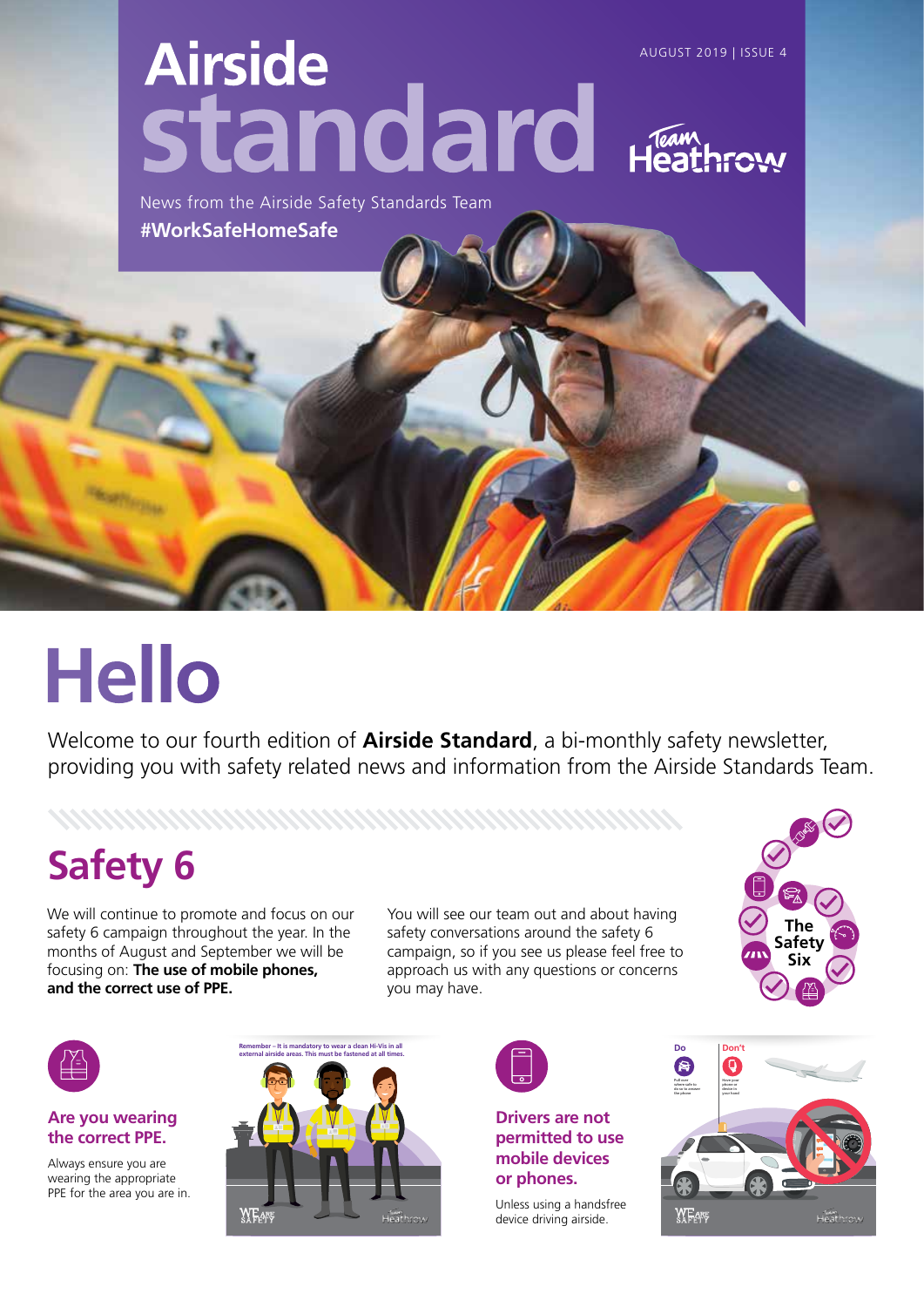Each month a member of the team will hold a 'community safety sweep'. Managers and frontline colleagues will be conducting a joint safety walk in designated stands across the airport. They will be ensuring that airside areas are well



maintained; as well as offering you the opportunity to answer any questions you may have relating to the Heathrow operation; feel free to come along and engage with the team.

#### **The upcoming sweeps for the Terminals are:**

### **August / September Safety Sweeps**

| <b>AUGUST</b>                         |  | <b>SEPTEMBER</b>             |       |
|---------------------------------------|--|------------------------------|-------|
| Terminal 2: 27 August Stand 218 10:00 |  | 24 September Stand 233 10:00 |       |
| <b>Terminal 3:</b>                    |  | 10 September Stand 364       | 10:00 |
| Terminal 4: 29 August Stand 409 13:00 |  | 20 September Stand 414 11:00 |       |
| Terminal 5: 16 August Stand 524 11:30 |  | 19 September Stand 539       | 10:00 |
| Cargo:                                |  | 12 September Stand 612 12:00 |       |
|                                       |  |                              |       |

### **Keeping Yourself Safe this Summer**

### **Aircraft Cabin Doors**

As we see the weather temperatures rising and a scorching summer ahead, it is really important to keep yourself safe and healthy not only at work but every day. We want all our colleagues to go home safe and this includes protecting yourself in high heat.

Here are a couple of quick tips to help keep you cool this summer:



Always carry around a bottle of water. Staying hydrated is extremely important.



Keep your head protected by wearing a hat when you can.

Wear cool clothing – along with all your correct PPE of course!

Use sun factor, especially when working out on the ramp.



 $\blacksquare$ 

э S.

в

**Emergencies** Dial **222** from an airport phone Dial **0208 759 1212** from a mobile

**Non-emergency** Heathrow Airport Control **0208 745 7216** Airfield Operations **0208 745 6024** Fault Reporting **0808 976 6555**

**Airside Safety Information** www.heathrow.com/airside

#### **Confidential Reporting**





### **Useful numbers**

### **This month's Safety Superstar!!**

At Heathrow we are passionate about working as one team and ensuring we are all working towards the same goal which is keeping everyone safe.

### **Your Safety Stories…** We have had a number of reports recently of cabin

This month we have a fantastic example of how the community can set excellent examples for everyone on ways we can all help improve our working environment.

After having a tray full of FOD found on the ramp and GSE to show new starters, Ramp and Baggage trainer Lewis Cornwell from Cobalt came up with a brilliant idea to discuss the subject in a much more creative way…

### "I just want to highlight that FOD collection is important from an airfield and GSE perspective. The display is our way of looking for new and exciting ways of highlighting important safety issues at LHR."

We thought this creation was a fantastic way of showcasing the different types of FOD that can be found out on the airfield. This piece of work has had some great feedback from airlines, ground handlers and Heathrow.

A massive thank you to Lewis from us here at Airside Safety for making such an important part of our work so interesting and fun.



As we move forward in growing our safety culture at Heathrow, we want to encourage everyone working Airside to be recognised for demonstrating great safety behaviour. This is where we need you, to recognise your colleagues and fellow workers to share their stories.

Each issue we will be asking you to send to us any 'Safety Superstars' you would like to nominate. This could be witnessing a colleague going above and beyond to promote or demonstrate safety, or just simply recognising a colleague who constantly acts as a leading safety example. At the end of each month we will pick our favourite story, we will visit the employee in their department as well as posting their picture and story in our next issue.

Each person featured will also be entered into an end of year prize draw. If you know anyone who should be highlighted as a Safety Superstar, please email their name, company and the reason why you are nominating them to: **Airside@heathrow.com**

doors being left open with no equipment attached.

Please ensure you are following the correct procedure with removing aircrafts steps and support in ensuring cabin doors are not opened without equipment attached.